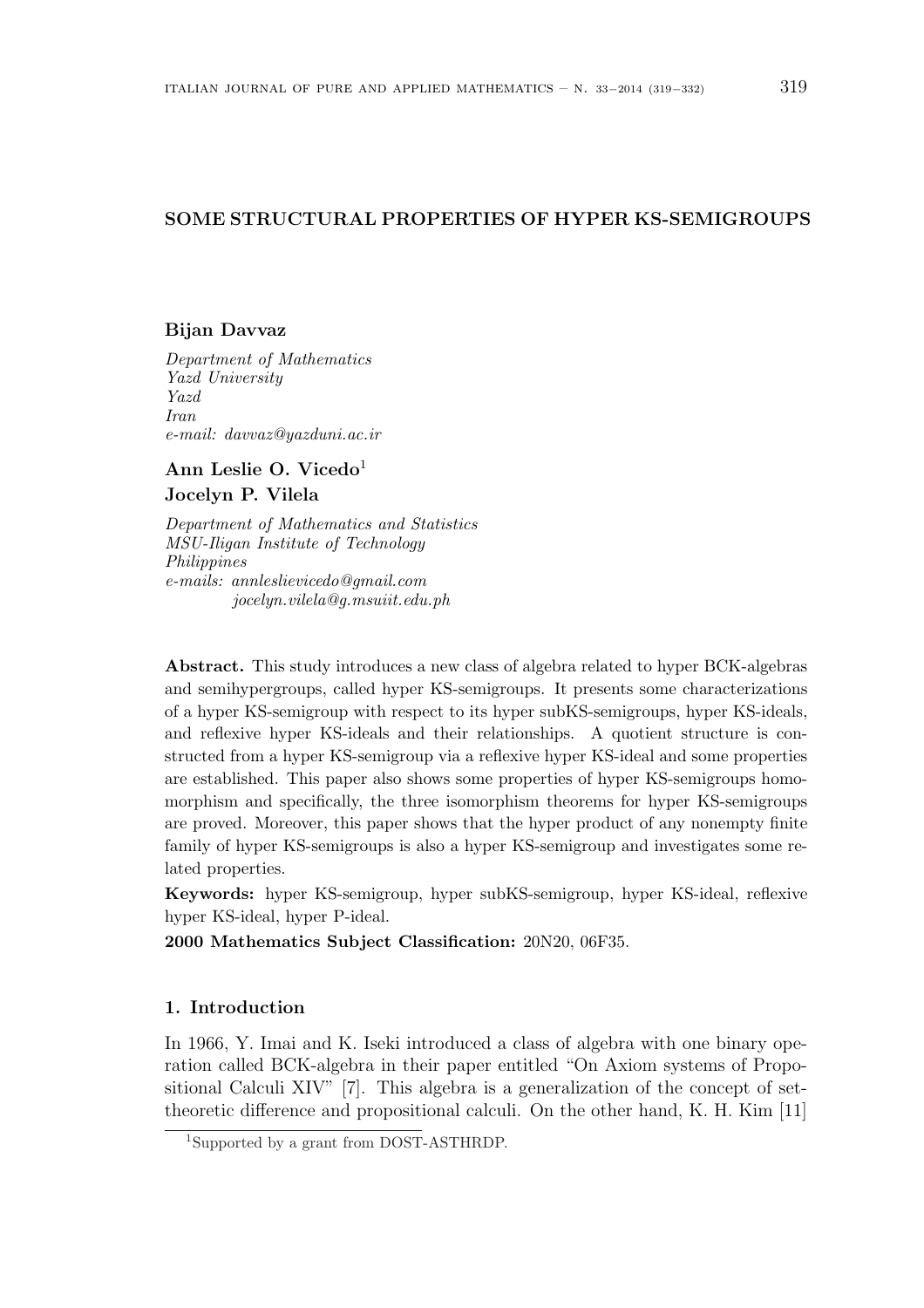introduced a new class of algebra called KS-semigroups, which is a combination of BCK-algebra and semigroup. He characterized the KS-semigroups from its ideal up to the first isomorphism theorem. Cawi, in her masteral thesis [3], proved the second and third isomorphism theorems for KS-semigroups and gave other characterizations parallel to ring theory.

Hyperstructure theory (also called multivalued algebras) was introduced by F. Marty at the 8th congress of Scandinavian Mathematicians in 1934. Recall that in a classical algebraic structure, the image of two elements of a set is an element of the set, while in an algebraic hyperstructure, the image of two elements is a set. This theory has been studied by many mathematicians and several books have been written in this topic, for example see [4], [5], [6]. It is considered as a generalization of classical algebraic structures. In this paper, we apply the theory of hyperstructures to KS-semigroups and provide some characterizations.

#### 2. Preliminaries

Let H be a non-empty set endowed with a *hyper operation* " $*$ " that is, " $*$ " is a function from  $H \times H$  to  $P^*(H) = P(H) \setminus {\emptyset}$ . For two nonempty subsets A and B of H,  $A * B =$ a∈A,b∈B  $a * b$ . We shall use  $x * y$  instead of  $x * \{y\}, \{x\} * y$ , or

 ${x} \ast \{y\}$ . When A is a nonempty subset of H and  $x \in H$ , we agree to write  $A * x$ instead of  $A * \{x\}$ . Similarly, we write  $x * A$  for  $\{x\} * A$ . In effect,  $A * x = \begin{pmatrix} a * x \\ a \end{pmatrix}$ a∈A  $\overline{\phantom{a}}$ 

and 
$$
x * A = \bigcup_{a \in A} x * a
$$
.

**Definition 2.1** [8] A *semihypergroup* is a hypergroupoid  $(H, \cdot)$  such that for all  $x, y, z \in H$ ,  $(x \cdot y) \cdot z = x \cdot (y \cdot z)$ , that is,  $\left| \int u \cdot z = \int x \cdot v$ . u∈x·y  $u \cdot z =$  $\frac{1}{\sqrt{2}}$ v∈y·z  $x \cdot v$ .

**Definition 2.2** [9] A hyper BCK-algebra is a nonempty set H endowed with a hyperoperation " <sup>\*</sup> " and a constant 0 satisfying the following axioms: for all  $x, y, z \in H$ ,

- (H1)  $(x * z) * (y * z) < x * y$ ,
- (H2)  $(x * y) * z = (x * z) * y$ ,
- (H3)  $x * H < x$ .
- (H4)  $x < y$  and  $y < x$  imply  $x = y$ ,

where (a)  $x < y$  is defined by  $0 \in x * y$ , and (b) for every  $A, B \subseteq H, A < B$  is defined as follows: for all  $a \in A$ , there exists  $b \in B$  such that  $a < b$ . In such case, we call " $\lt$ " the *hyper order* in H.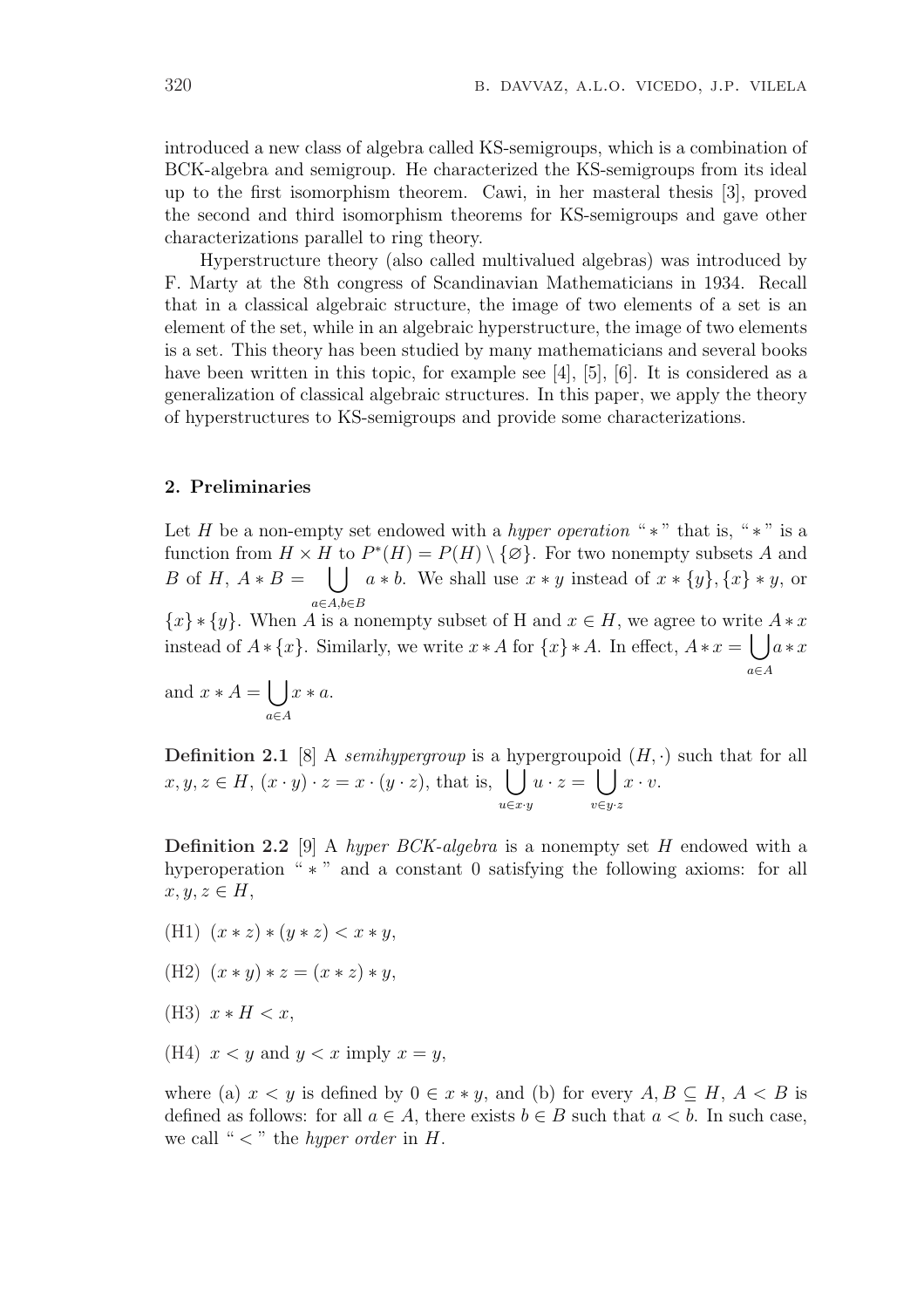**Theorem 2.3** [9] In any hyper BCK-algebra  $(H, *, 0)$ , the following hold: for any  $x, y, z \in H$  and for any nonempty subsets A, B of H, (a1)  $x < x$  and (a2)  $A \subseteq B$ implies  $A < B$ .

**Definition 2.4** [9] Let I be a nonempty subset of a hyper BCK-algebra  $(H, *, 0)$ . Then I is said to be a hyper BCK-ideal of H if  $0 \in I$  and  $x * y < I$  and  $y \in I$ imply  $x \in I$  for all  $x, y \in H$ . If additionally  $x * x \subseteq I$  for all  $x \in H$ , then I is said to be a reflexive hyper BCK-ideal of H.

**Lemma 2.5** [10] If I is a reflexive hyper BCK-ideal of a hyper BCK-algebra  $H$ , then  $(x * y) \cap I \neq \emptyset$  implies  $x * y \subseteq I$  for all  $x, y \in H$ .

**Theorem 2.6** [12] Let  $f : (H_1, *_1, 0_1) \rightarrow (H_2, *_2, 0_2)$  be a homomorphism of hyper BCK-algebras. Then  $H_1/Ker f \cong Imf$ .

Theorem 2.7 [12] Let I be a reflexive hyper BCK-ideal and J be a hyper BCK*ideal of H such that*  $I \subseteq J$ . Then  $(H/I)/(J/I) \cong H/J$ .

#### 3. Hyper SubKS-semigroups, Hyper KS-Ideals and Hyper P-ideals

In this section, we introduce the concept of hyper KS-semigroup and we study the notions of hyper subKS-semigroups, hyper KS-ideals and hyper P-ideals of a hyper KS-semigroup and investigate some of their properties.

**Definition 3.1** A hyper KS-semigroup is a nonempty set  $H$  together with two hyperoperations "∗" and "·" and a constant 0 satisfying the following conditions:

- (i)  $(H, *, 0)$  is a hyper BCK-algebra.
- (ii)  $(H, \cdot)$  is a semihypergroup having zero as a bilaterally absorbing element, that is,  $x \cdot 0 = 0 \cdot x = \{0\}$  for all  $x \in H$ ; and
- (iii) " · " is left and right distributive over " \* ", that is, for any  $x, y, z \in H$

$$
x \cdot (y * z) = (x \cdot y) * (x \cdot z) \text{ and } (x * y) \cdot z = (x \cdot z) * (y \cdot z).
$$

From now on, a hyper KS-semigroup  $(H, *, \cdot, 0)$  shall be denoted by H and for all  $x, y \in H$ , we agree to write  $x \cdot y$  as  $xy$ .

Example 3.2 Let  $H = \{0, 1, 2\}$ . Define the operation "\*" and "·" by the Cayley's table shown below. Then by routine calculations,  $H$  is a hyper KS-semigroup.

|  | $*$ 0 1 2                   |                             |  | $\cdot$   0   1   2 |                               |
|--|-----------------------------|-----------------------------|--|---------------------|-------------------------------|
|  | $0   \{0\}$ $\{0\}$ $\{0\}$ |                             |  |                     |                               |
|  |                             | $1   \{1\} \{0,1\} \{0,1\}$ |  |                     | $1   \{0\}$ $\{1\}$ $\{0,1\}$ |
|  |                             | $2   {2} {1,2}   {0,1,2}$   |  |                     | $2   \{0\} \{0,1\} \{0,1,2\}$ |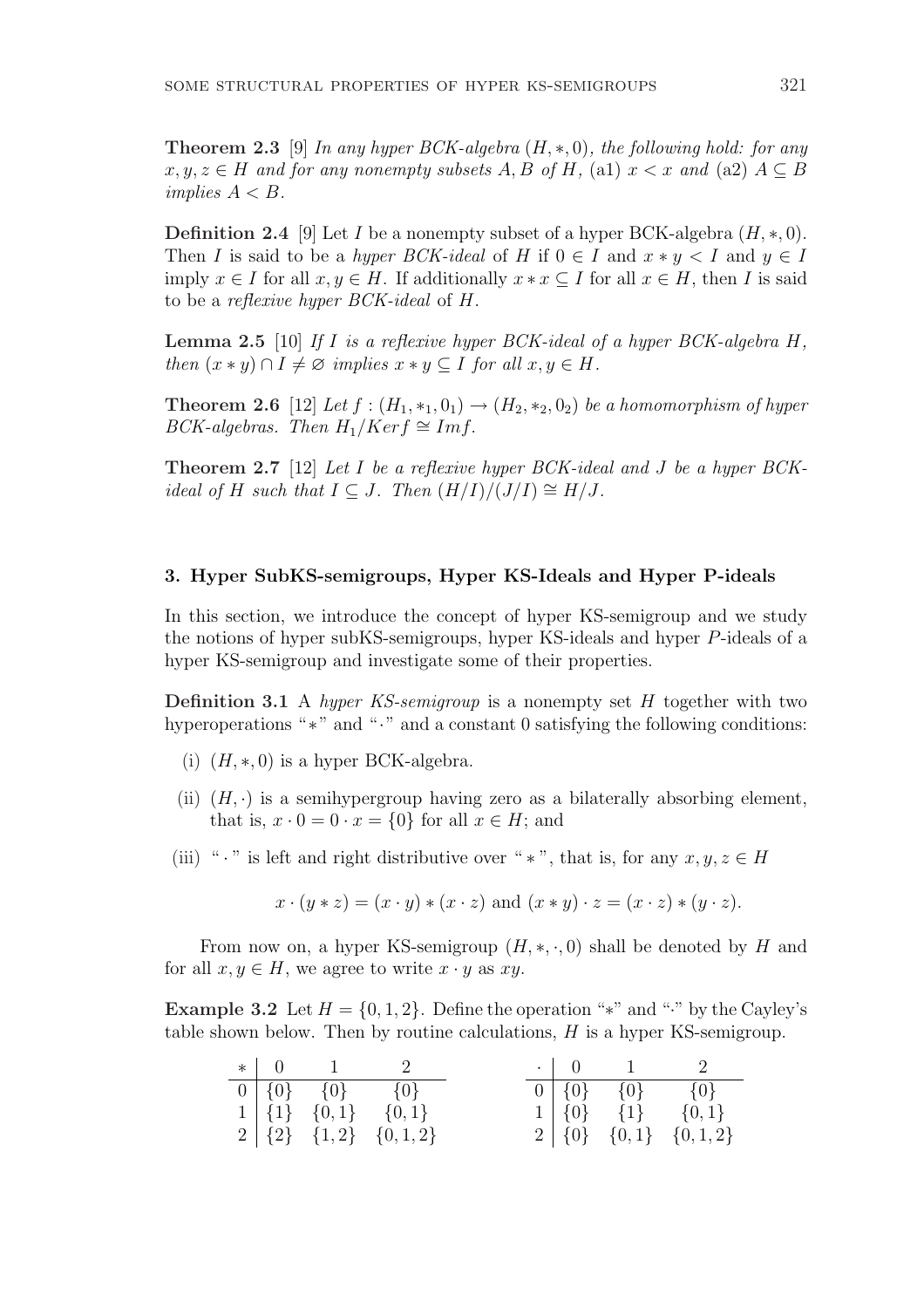**Lemma 3.3** Let  $A, B$  and  $C$  be nonempty subsets of a hyper KS-semigroup  $H$ . Then  $A < B$  and  $B \subset C$  imply  $A < C$ .

**Definition 3.4** Let I be a nonempty subset of a hyper KS-semigroup  $H$ . Then I is said to be a hyper subKS-semigroup of H if for all  $x, y \in I$ ,  $x * y \subset I$  and  $xy \subseteq I$ . I is a hyper left (resp. hyper right) stable if  $xa \subseteq I$  (resp.  $ax \subseteq I$ ) for all  $x \in H$  and for all  $a \in I$ . I is a *hyper stable* if I is both hyper left and right stable. I is a hyper left (resp. hyper right) KS-ideal if I is a hyper left (resp. hyper right) stable and for any  $x, y \in H$ ,  $x * y < I$  and  $y \in I$  imply that  $x \in I$ . I is a hyper KS-ideal if I is both a hyper left and a hyper right KS-ideal. I is said to be *reflexive* if for all  $x \in H$ ,  $x * x \subseteq I$  and  $xx \subseteq I$ .

**Example 3.5** Consider the hyper KS-semigroup  $H = \{0, 1, 2\}$  in Example 3.2 and  $I = \{0, 1\}$ . By routine calculations, for all  $x, y \in I$  such that  $x * y < I$  and  $y \in I$  imply  $x \in I$  and for all  $a \in I$ ,  $xa, ax \subseteq I$ . Hence, I is a hyper KS-ideal of H.

The following remark follows from Definition 3.4.

Remark 3.6 For any hyper KS-semigroup H, the following hold.

- (i)  $\{0\}$  and H are hyper KS-ideals of H.
- (ii)  $0 \in I$  for any hyper KS-ideal I of H.
- (iii) Every hyper KS-ideal is a hyper BCK-ideal.

Proposition 3.7 Every hyper KS-ideal of a hyper KS-semigroup is a hyper subKSsemigroup.

The converse of Proposition 3.7 (ii) may not be true in general. Consider the following example.

Example 3.8 Let  $H = \{0, 1, 2\}$ . Define the operation "\*" and "·" by the Cayley's table shown below. Then by routine calculations, H is a hyper KS-semigroup.

|  | $*$ 0 1 2                   |                             |  | $\cdot$   0   1   2         |                                 |
|--|-----------------------------|-----------------------------|--|-----------------------------|---------------------------------|
|  | $0   \{0\}$ $\{0\}$ $\{0\}$ |                             |  | $0   \{0\}$ $\{0\}$ $\{0\}$ |                                 |
|  |                             | $1   \{1\} \{0,1\} \{0,1\}$ |  |                             | $1   \{0\}$ $\{1\}$ $\{0,1,2\}$ |
|  |                             | $2   {2} \{1,2\} \{0,1,2\}$ |  |                             | $2   \{0\} \{0,1\} \{0,2\}$     |

Consider  $I = \{0, 1\}$ . Observe that I is a hyper subKS-semigroup but I is not hyper right stable since  $1 \cdot 2 = \{0, 1, 2\} \nsubseteq I$ .

Lemma 3.9 Let A and B be nonempty subsets of a hyper KS-semigroup H and I be a hyper KS-ideal of H. Then  $B \subseteq I$  implies  $A \cdot B \subseteq I$  and  $B \cdot A \subseteq I$ .

**Theorem 3.10** Let  $\{A_i : i \in \mathcal{I}\}\$ be a nonempty collection of subsets of a hyper KS-semigroup H.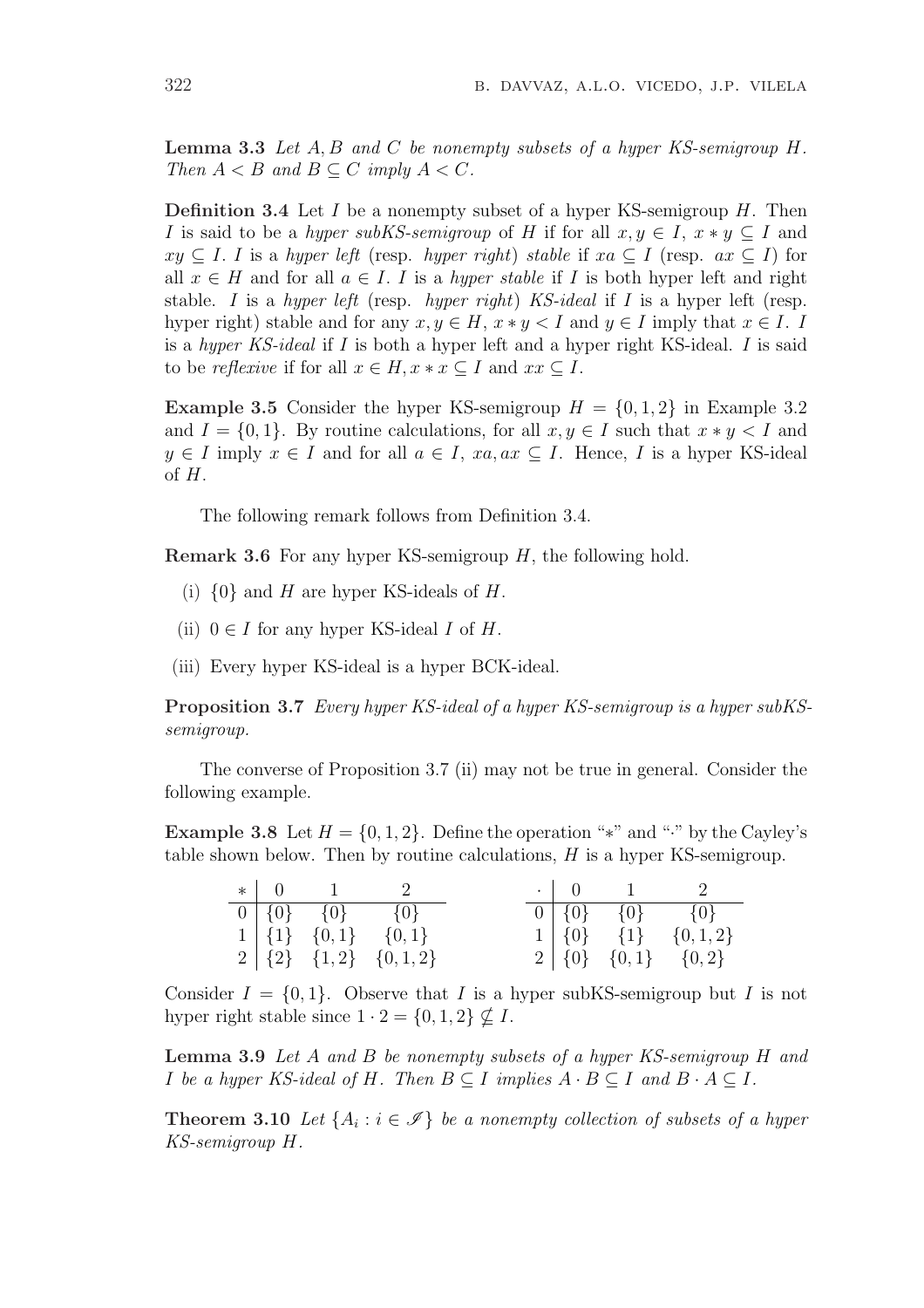- (i) If  $A_i$  is a hyper KS-ideal of H for all  $i \in \mathscr{I}$ , then so is  $\bigcap$ i∈I  $A_i$ .
- (ii) If  $A_j$  is a hyper subKS-semigroup where  $j \in \mathscr{I}$  and  $A_{i_0}$  is a hyper KSif  $A_j$  is a hyper-subKS-semigroup with<br>ideal of H for some  $i_0 \in \mathscr{I}$ , then  $\bigcap$ i∈I  $A_i$  is a hyper KS-ideal of  $A_j$ ,  $j \neq i_0$ . Moreover, if  $A_{i_0}$  is reflexive in H, then  $\bigcap$ i∈I  $A_i$  is reflexive in  $A_j$ .

**Proof.** Let  $\{A_i : i \in \mathcal{I}\}\$ be a nonempty collection of subsets of H.

- (i) Suppose that  $A_i$  is a hyper KS-ideal of H for all  $i \in \mathscr{I}$ . Then  $0 \in A_i$  for all  $i \in \mathscr{I}$  and so  $0 \in$ i∈I ber KS-Ideal of  $A_i$ . Thus,  $\bigcap$ i∈I  $A_i \neq \emptyset$ . Clearly,  $\bigcap$ i∈I  $A_i \subseteq A_i$  for all  $i \in \mathscr{I}$ . Let  $a \in$  $\sim$ i∈I  $A_i$  and  $x \in H$ . Then  $a \in A_i$  for all  $i \in \mathscr{I}$ . Since  $A_i$ is hyper stable in H for all  $i \in \mathcal{I}$ , it follows that  $xa, ax \subseteq A_i$  for all is nyper stable in H for all for all  $i \in \mathcal{I}$ , it follows that  $xa, ax \subseteq A_i$  for all  $i \in \mathcal{I}$ . Thus,  $xa, ax \subseteq \bigcap A_i$  and so  $\bigcap A_i$  is hyper stable in H. Suppose that  $x, y \in H$  such that  $x * y < \bigcap_{i \in \mathcal{I}} A_i$  and  $y \in$ for all  $i \in \mathcal{I}$ , it follows by Lemma 3.3 that  $x * y < A_i$  for all  $i \in \mathcal{I}$ . Also,  $\overline{\phantom{a}}$  $A_i$ . Since  $\bigcap A_i \subseteq A_i$  $y \in A_i$  for all  $i \in \mathscr{I}$ . Hence,  $A_i$  hyper KS-ideals for all  $i \in \mathscr{I}$  imply  $x \in A_i$  $y \in A_i$  for all  $i \in \mathscr{I}$ . Hence,  $A_i$  hyper KS-ideals for all  $i$  for all  $i \in \mathscr{I}$ . Therefore,  $\bigcap A_i$  is a hyper KS-ideal of H. i∈I
- (ii) Suppose that  $A_j$  is a hyper subKS-semigroup where  $j \in \mathscr{I}$  and  $A_{i_0}$  is a hyper KS-ideal of H for some  $i_0 \in \mathscr{I}$ . Since  $0 \in A_i$  for all  $i \in \mathscr{I}$ ,  $0 \in \bigcap A_i$ and so  $\bigcap A_i \neq \emptyset$ . Clearly,  $\bigcap A_i \subseteq A_i$  for all  $i \in \mathscr{I}$ . Let  $x \in A_i$  where i∈I  $A_i \neq \emptyset$ . Clearly,  $\bigcap$ i∈I  $A_i \subseteq A_i$  for all  $i \in \mathscr{I}$ . Let  $x \in A_j$  where  $j \neq i_0$  and  $a \in$  $\overline{\phantom{a}}$ i∈I  $A_i$ . Then  $a \in A_i$  for all  $i \in \mathscr{I}$ . In particular,  $a \in A_j$ . Since  $A_j$  is a hyper subKS-semigroup,  $xa, ax \subseteq A_j$ . Also, since  $A_{i_0}$  is hyper stable in H, it follows that  $xa, ax \subseteq A_{i_0}$ . Thus,  $xa, ax \subseteq A_i$  for all  $i \in \mathcal{I}$ and so  $xa, ax \subseteq$ i∈I ws that  $xa, ax$ <br> $A_i$ . Hence,  $\bigcap$ i∈I  $A_i$  is hyper stable in  $A_j$ . Suppose that  $x, y \in A_j$  where  $j \neq i_0$  such that  $x * y < \bigcap$ i∈I  $A_i$  and  $y \in$  $\sim$ i∈I  $A_i$ . Then  $y \in A_i$ for all  $i \in \mathcal{I}$ . Since  $\bigcap A_i \subseteq A_i$  for all  $i \in \mathcal{I}$ , it follows by Lemma 3.3 that  $x * y < A_i$  for all  $i \in \mathscr{I}$ . If  $i = i_0$ , then  $x \in A_{i_0}$  since  $A_{i_0}$  hyper KS-ideal of H. Note that by assumption,  $x \in A_j$  and so  $x \in A_i$  for all **i** ∈  $\mathscr{I}$ . Hence,  $x \in \bigcap A_i$ . Thus,  $\bigcap A_i$  is a hyper KS-ideal of  $A_j$ . Moreover, i∈I i∈I if A<sup>i</sup><sup>0</sup> is reflexive in H, then for all x ∈ A<sup>j</sup> , x ∗ x, xx ⊆ A<sup>i</sup><sup>0</sup> and since A<sup>j</sup> is a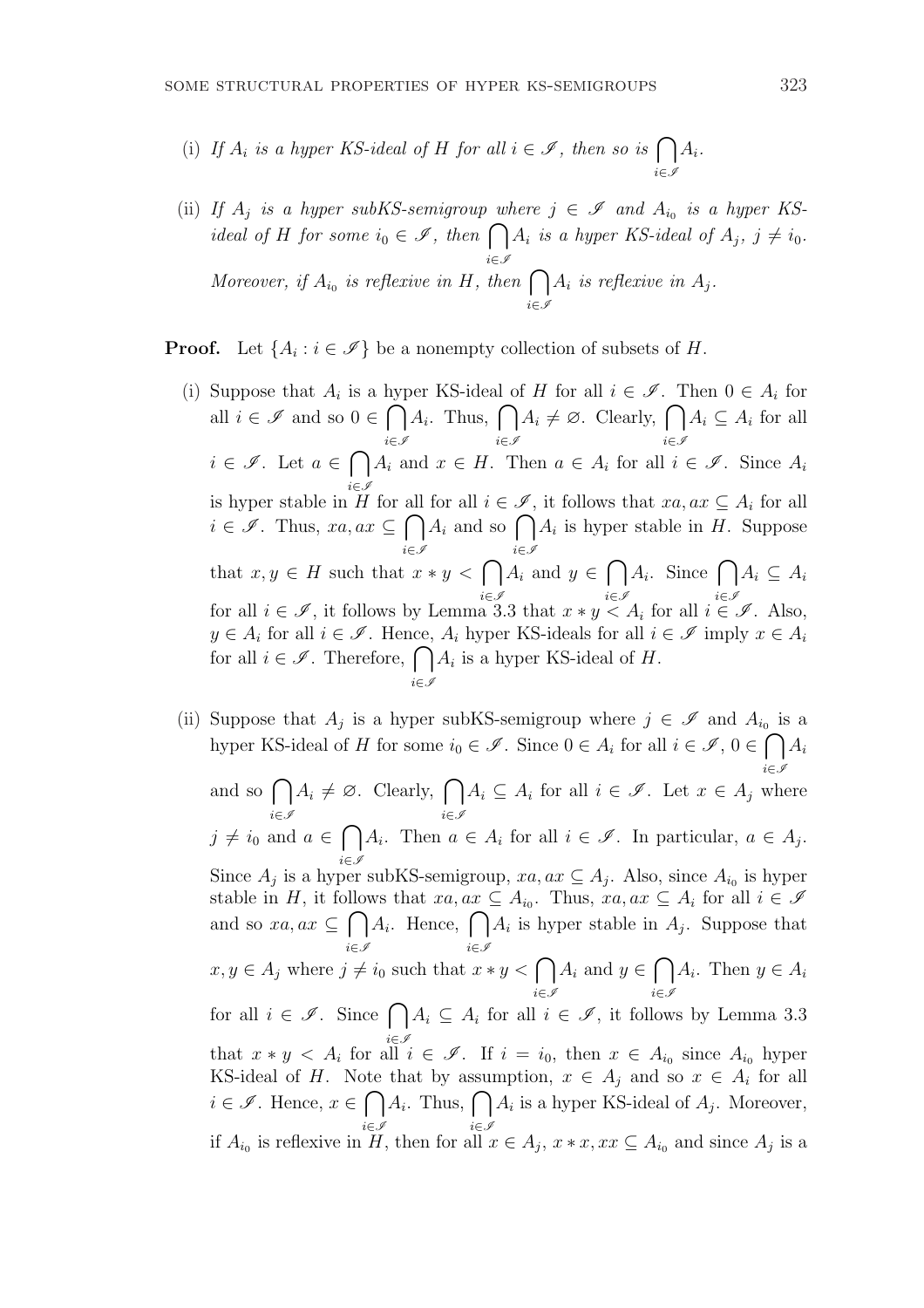hyper subKS-semigroup,  $x * x, xx \subseteq A_j$  and so  $x * x, xx \subseteq A_i$  for all  $i \in \mathcal{I}$ . Therefore,  $x * x, xx \subseteq$ i∈I  $x * x, xx \subseteq A_j$  and so<br> $A_i$  implying that  $\bigcap$ i∈I  $A_i$  is reflexive in  $A_j$ .

**Definition 3.11** Let  $\theta$  be an equivalence relation on a hyper KS-semigroup H and  $A, B$  be nonempty subsets of  $H$ .

- (i)  $A\overline{\theta}B$  means that, for all  $a \in A$  there exists  $b \in B$  such that  $a\theta b$  and for all  $b \in B$  there exists  $a \in A$  such that  $a\theta b$ ,
- (ii)  $\theta$  is said to be a *congruence relation* on H if for all  $x, y, u, v \in H$ ,  $x\theta y$  and  $u\theta v$  imply that  $(x * u)\overline{\theta}(y * v)$  and  $(xu)\overline{\theta}(yv)$ .

From [13], the relation "  $\sim_I$ " on H is defined by  $x \sim_I y$  if and only if  $x \ast y \subseteq I$ and  $y * x \subseteq I$  for all  $x, y \in H$ . Then,  $\sim I$  is an equivalence relation on H. Also, the relation "  $\sim_I$ " on  $P^*(H)$  is defined by  $A \preceq_I B$  if and only if for all  $a \in A$ there exists  $b \in B$  such that  $a \sim b$ , and for all  $b \in B$  there exists  $a \in A$  such that  $a \sim_I b$ , for all  $A, B \in P^*(H)$ . Then,  $\overline{\sim_I}$  is an equivalence relation on  $P^*(H)$ , where I is a reflexive hyper KS-ideal of H. In [12], it was proved that  $x\theta y$  and u $\theta v$  imply  $(x * u)\overline{\theta}(y * v)$  for all  $x, y, u, v \in H$ , (i)  $I = I_0$  and (ii)  $I_x = I_y$  if and only if  $x \sim_I y$ .

**Theorem 3.12** The relation  $\sim_I$  is a congruence relation on a hyper KS-semigroup H.

**Proof.** Let  $x, y, u, v \in H$  such that  $x \sim_I y$  and  $u \sim_I v$ . Then  $x * y, y * x$ ,  $u * v, v * u \subseteq I$ . We only need to show that  $xu \nightharpoonup_I yv$ . Let  $a \in xu$  and  $b \in yv$ . Then

 $a * b \subseteq xu * xv = x(u * v) \subseteq I$  and  $b * a \subseteq xv * xu = x(v * u) \subseteq I$ .

Thus,  $a \sim_I b$  and so  $xu \approx_I xv$ . Also, let  $c \in xv$  and  $d \in yv$ . Then  $c * d \subseteq xv * yv =$  $(x * y)v \subseteq I$  and  $d * c \subseteq yv * xv = (y * x)v \subseteq I$ . Thus,  $c \sim_I d$  and so  $xv \approx_I yv$ . Since  $\overline{z}_I$  is transitive,  $xu \overline{z}_I$  yv.

Therefore,  $\sim_I$  is a congruence relation on H.

In [12], if  $(H, *, 0)$  is a hyper BCK-algebra and I is a reflexive hyper BCKideal, then  $(H/I, \mathcal{B}, I_0)$  is a hyper BCK-algebra under the hyperoperation "  $\mathcal{B}$ " and hyper order "  $\ll$ " which is defined as  $I_x \otimes I_y = \{I_z : z \in x * y\}$  and  $I_x \ll I_y \Leftrightarrow I_0 \in I_x \otimes I_y$  where  $I_x = \{y \in H : x \sim_I y\}$  and  $H/I = \{I_x : x \in H\}.$ 

Theorem 3.13 Let I be a reflexive hyper KS-ideal of a hyper KS-semigroup H. Define the hyperoperation " $\odot$ " on H by  $I_x \odot I_y = \{I_z : z \in xy\}$  for all  $I_x, I_y \in H/I$ . Then  $(H/I, \mathcal{D}, \mathcal{O}, I_0)$  is a hyper KS-semigroup.

**Proof.** We only need to show that  $(H/I, \odot)$  is a semihypergroup such that  $I_0$ is a bilaterally absorbing element and that " $\odot$ " is left and right distributive over " $\mathcal{E}$ ". First, we show that the hyperoperation " $\odot$ " on  $H/I$  is well-defined. Let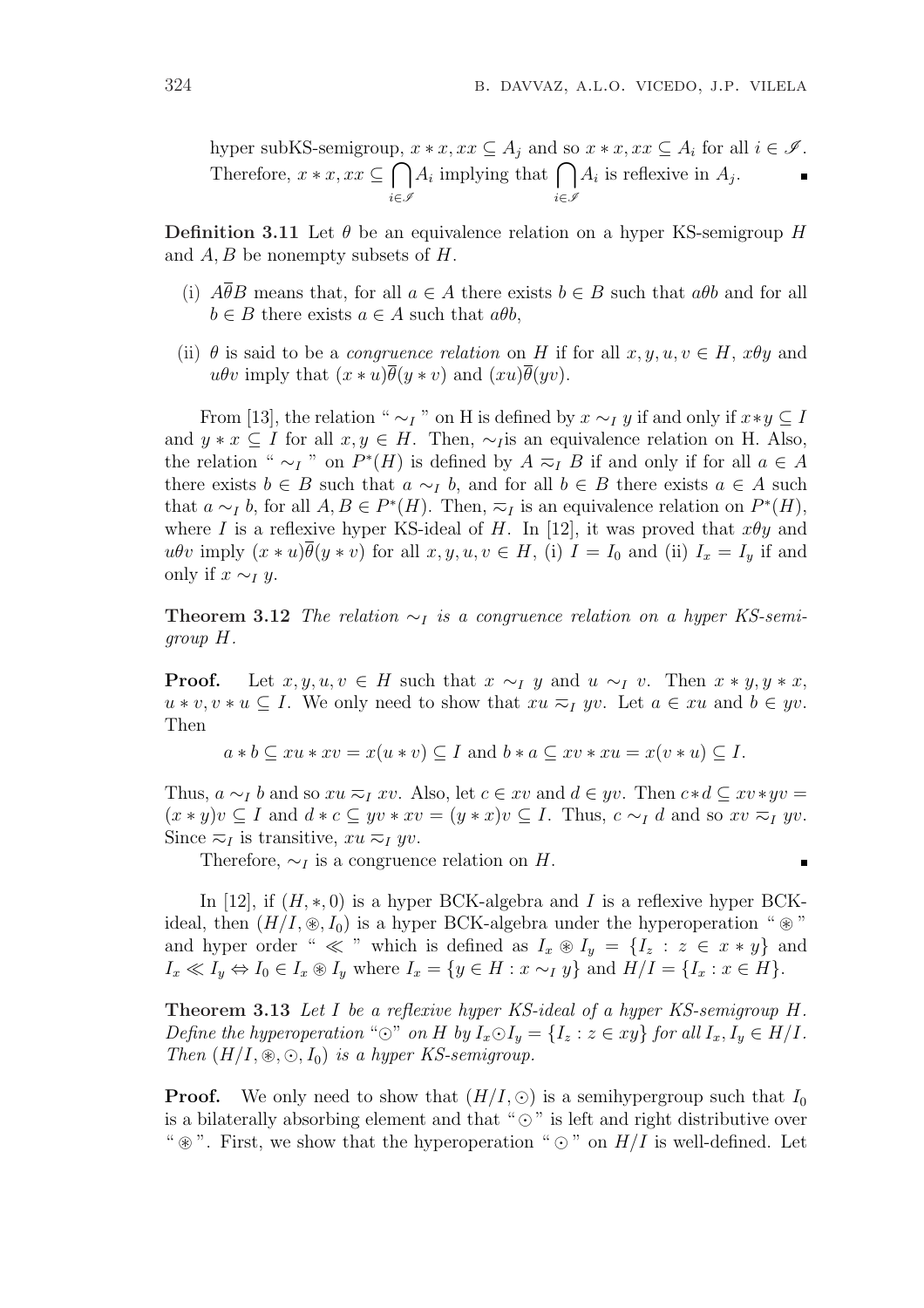$x, x', y, y' \in H$  such that  $I_x = I_{x'}$  and  $I_y = I_{y'}$ . Then  $x \sim_I x'$  and  $y \sim_I y'$ . Since  $\sim_I$  is a congruence relation,  $xx'\overline{\sim}_I yy'$ , it follows that for all  $z \in xx'$ , there exists  $w \in yy'$  such that  $z \sim_I w$  and for all  $t \in yy'$ , there exists  $s \in xx'$  such that t ∼<sub>I</sub> s. Thus,  $I_z = I_w \in I_y \odot I_{y'}$  implying that  $z \in yy'$  and also  $I_t = I_s \in I_x \odot I_{x'}$ implying that  $t \in xx'$ . Hence,  $I_x \odot I_{x'} \subseteq I_y \odot I_{y'}$  and  $I_y \odot I_{y'} \subseteq I_x \odot I_{x'}$ . Therefore,  $I_x \odot I_{x'} = I_y \odot I_{y'}$  and so " $\odot$ " is well-defined. Now, we show that  $H/I$  is associative.

Let  $I_x, I_y, I_z \in H/I$  and let  $I_w \in (I_x \odot I_y) \odot I_z$ . Then  $I_w \in I_u \odot I_z$  for some  $u \in xy$ . Thus,  $w \in uz \subseteq (xy)z = x(yz)$  and so  $I_w \in I_x \odot (I_y \odot I_z)$ . Hence,  $(I_x \odot I_y) \odot I_z \subseteq I_x \odot (I_y \odot I_z)$ . Similarly, let  $I_s \in I_x \odot (I_y \odot I_z)$ . Then  $I_s \in I_x \odot I_t$ for some  $t \in yz$ . Thus,  $s \in xt \subseteq x(yz) = (xy)z$  and so  $I_s \in (I_x \odot I_y) \odot I_z$ . Hence,  $I_x \odot (I_y \odot I_z) \subseteq (I_x \odot I_y) \odot I_z$ . Therefore,  $(I_x \odot I_y) \odot I_z = I_x \odot (I_y \odot I_z)$  and so  $(H/I, \odot)$  is a semihypergroup. Moreover, for all  $I_x \in H/I$ ,

 $I_x \odot I_0 = \{I_z : z \in x0 = \{0\}\} = \{I_0\} = \{I_z : z \in 0x = \{0\}\} = I_0 \odot I_x.$ 

Furthermore, let  $I_w \in I_x \odot (I_y \otimes I_z)$ . Then  $I_w \in I_x \odot I_u$  for some  $u \in y * z$ . By Definition 3.1 (iii),  $w \in xu \subseteq x(y * z) = xy * xz$ . This implies that  $I_w \in$  $(I_x \odot I_y) \otimes (I_x \odot I_z)$  and so  $I_x \odot (I_y \otimes I_z) \subseteq (I_x \odot I_y) \otimes (I_x \odot I_z)$ . On the other hand, let  $I_{w'} \in (I_x \odot I_y) \otimes (I_x \odot I_z)$ . Then  $I_{w'} \in I_{u'} \otimes I_{v'}$  for some  $u' \in xy$  and for some  $v' \in xz$ . By Definition 3.1 (iii),  $w' \in u' * v' \subseteq xy * xz = x(y * z)$ . Hence,  $I_{w'} \in I_x \odot (I_y \otimes I_z)$  and so  $(I_x \odot I_y) \otimes (I_x \odot I_z) \subseteq I_x \odot (I_y \otimes I_z)$ . Therefore,  $(I_x \odot I_y) \circledast (I_x \odot I_z) = I_x \odot (I_y \otimes I_z)$  and so " $\odot$ " is left distributive over " $\circledast$ ".

Finally, let  $I_w \in (I_y \otimes I_z) \odot I_x$ . Then there exists  $u \in y * z$  such that  $I_w \in I_u \odot I_x$ . By Definition 3.1 (iii),  $w \in ux \subseteq (y * z)x = yx * zx$ . Hence,  $I_w \in (I_y \odot I_x) \circledast (I_z \odot I_x)$  and so  $(I_y \circledast I_z) \odot I_x \subseteq (I_y \odot I_x) \circledast (I_z \odot I_x)$ . On the other hand, let  $I_{w'} \in (I_y \odot I_x) \otimes (I_z \odot I_x)$ . Then  $I_{w'} \in I_{u'} \otimes I_{v'}$  for some  $u' \in yx$ and for some  $v' \in zx$ . By Definition 3.1 (iii),  $w' \in u' * v' \subseteq yx * zx = (y * z)x$ . Hence,  $I_{w'} \in (I_y \otimes I_z) \odot I_x$  and so  $(I_y \odot I_x) \otimes (I_z \odot I_x) \subseteq (I_y \otimes I_z) \odot I_x$ . Therefore,  $(I_u \odot I_x) \circledast (I_z \odot I_x) = (I_u \circledast I_z) \odot I_x$  and so " $\odot$ " is right distributive over " $\circledast$ ". Therefore,  $(H/I, \mathcal{B}, \bigcirc, I_0)$  is a hyper KS-semigroup.

## 4. Hyper KS-semigroup Homomorphism

In this section, we study the concept of hyper KS-semigroup homomorphism. A hyper KS-semigroup homomorphism is a function between two hyper KSsemigroups which respects the hyperoperations. More precisely:

**Definition 4.1** Let  $(H_1, *_1, \cdot_1, 0_1)$  and  $(H_2, *_2, \cdot_2, 0_2)$  be hyper KS-semigroups and  $f: H_1 \to H_2$  be a map. Then f is called a hyper KS-semigroup homomorphism if  $f(x *_{1} y) = f(x) *_{2} f(y)$  and  $f(x \cdot_{1} y) = f(x) \cdot_{2} f(y)$  for all  $x, y \in H_{1}$ .

**Theorem 4.2** Let  $f: G \to H$  be a hyper KS-semigroup homomorphism. Then Ker f is a hyper KS-ideal of G.

**Theorem 4.3** Let  $f: G \to H$  be a hyper KS-semigroup epimorphism and I be a hyper KS-ideal of G containing Kerf such that Kerf is reflexive. Then  $f(I)$  is a reflexive hyper KS-ideal of H.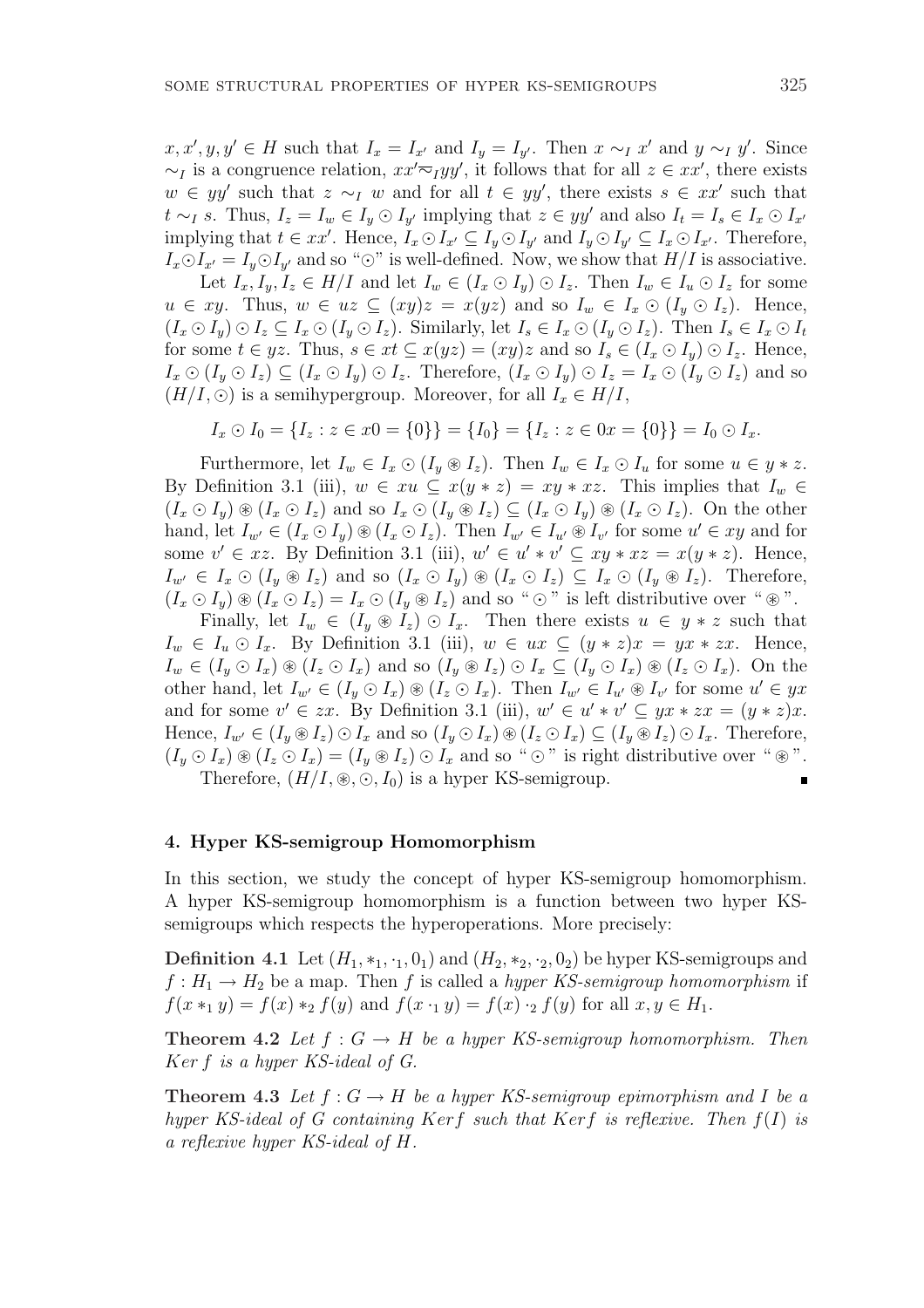**Proof.** Let  $x \in H$  and  $a \in f(I)$ . Since f is onto, there exists  $y \in G$  such that  $x = f(y)$ . Also,  $a = f(b)$  for some  $b \in I$ . Since I is hyper stable in G,  $yb, by \subseteq I$ and so  $xa = f(y)f(b) = f(yb) \subseteq f(I)$  and  $ax = f(b)f(y) = f(by) \subseteq f(I)$ . Thus,  $f(I)$  is hyper left and hyper right stable in H.

Let  $a, b \in H$  such that  $a * b < f(I)$  and  $b \in f(I)$ . Then  $b = f(y)$  for some  $y \in I$ and  $a = f(x)$  for some  $x \in G$  since f is onto. Also, since f is a homomorphism,  $f(x * y) = f(x) * f(y) = a * b < f(I)$ . Let  $z \in x * y$ . Then  $f(z) \in f(x * y) < f(I)$ and so  $f(z) < f(w)$  for some  $w \in I$ . This means that  $0 \in f(z) * f(w) = f(z * w)$ since f is a homomorphism. This implies that  $0 = f(t)$  for some  $t \in z * w$ . Since  $f(t) = 0, t \in Ker f$  and so  $(z * w) \cap Ker f \neq \emptyset$ . Since Kerf is reflexive, by Lemma 2.5,  $z * w \subseteq Ker f \subseteq I$ . By Theorem 2.3(a2),  $z * w \leq I$ . Since I is a hyper KS-ideal and  $w \in I$ , it follows that  $z \in I$  and so  $x * y \subseteq I$ . By Theorem 2.3(a2),  $x * y < I$ . Since I is a hyper KS-ideal and  $y \in I$ ,  $x \in I$ . Hence,  $a = f(x) \in f(I)$ and so  $f(I)$  is a hyper KS-ideal of H.

Let  $y \in H$ . Then  $f(x) = y$  for some  $x \in G$  since f is onto and  $x * x$ ,  $xx \subseteq$ *Kerf*  $\subseteq$  *I* since *Kerf* is reflexive. Now, *f* a homomorphism implies  $y * y =$  $f(x) * f(x) = f(x * x) \subseteq f(Ker f) \subseteq f(I)$  and  $yy = f(x)f(x) = f(xx) \subseteq$  $f(Ker f) \subseteq f(I)$ . Hence,  $f(I)$  is reflexive.  $\blacksquare$ 

**Theorem 4.4** Let  $f: G \to H$  be a hyper KS-semigroup homomorphism and I be a hyper KS-ideal of H. Then  $f^{-1}(I)$  is a hyper KS-ideal of G. Moreover, if I is reflexive in H, then  $f^{-1}(I)$  is reflexive in G.

In [12], if I is a reflexive hyper BCK-ideal of a hyper BCK-algebra  $H$ , then there exists a canonical surjective homomorphism  $\varphi : H \to H/I$  given by  $\varphi(x) = I_x$  with kernel I.

Theorem 4.5 If I is a reflexive hyper KS-ideal of H, then the mapping  $\varphi: H \to H/I$  given by  $\varphi(x) = I_x$  is an epimorphism with kernel I.

The proof follows by showing that  $\varphi(x \cdot_1 y) = \varphi(x) \cdot_2 \varphi(y)$  for all  $x, y \in H$ .

**Theorem 4.6** (First Isomorphism Theorem) Let  $f : G \rightarrow H$  be a hyper KSsemigroup homomorphism and Kerf be a reflexive hyper KS-ideal of G. Then  $G/Ker f \cong Im f$ .

**Proof.** Since Kerf is a reflexive hyper KS-ideal and by Theorem 3.13,  $G/Kerf$ is a hyper KS-semigroup. Define a mapping  $\varphi: G/Ker f \to Im f$  by  $\varphi(J_x) = f(x)$ for all  $J_x \in G/Kerf$ .

Let  $J_x, J_y \in G/Kerf$  such that  $J_x = J_y$ . Then  $x \sim_{Kerf} y$  and so  $x * y, y * x \subseteq$ Kerf. Now, f homomorphism implies  $f(x) * f(y) = f(x * y) \subseteq f(Kerf) = \{0\}$ and  $f(y) * f(x) = f(y * x) \subseteq f(Ker f) = \{0\}$ . Since  $x * y, y * x \neq \emptyset$ , it follows that  $f(x)*f(y) = \{0\}$  and  $f(y)*f(x) = \{0\}$ , that is,  $0 \in f(x)*f(y)$  and  $0 \in f(y)*f(x)$ . So,  $f(x) < f(y)$  and  $f(y) < f(x)$ . By Definition 2.2(H4),  $f(x) = f(y)$  and so  $\varphi(J_x) = \varphi(J_y)$ . Hence,  $\varphi$  is well-defined.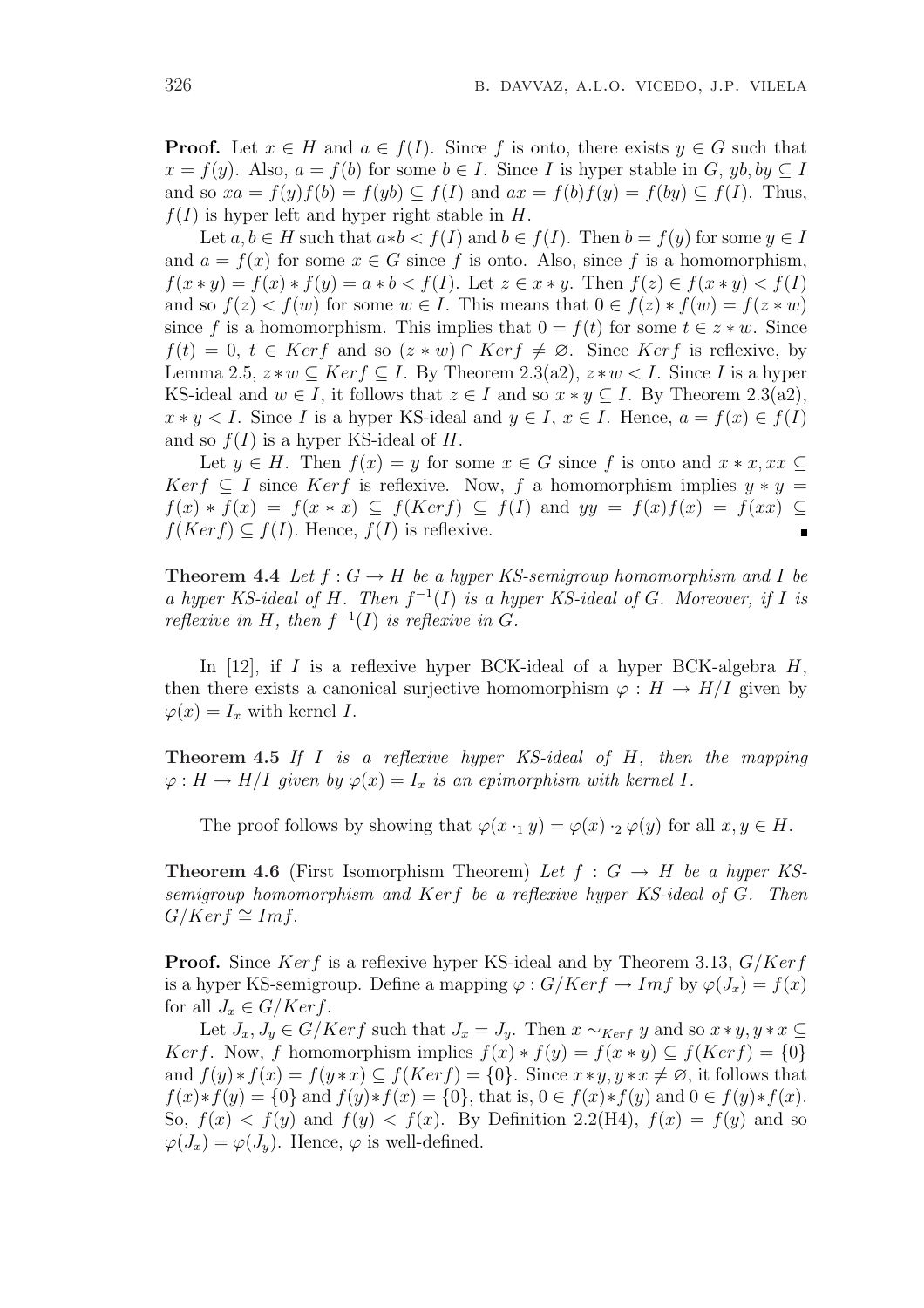Let  $J_x, J_y \in G/Ker f$  such that  $\varphi(J_x) = \varphi(J_y)$ . Then  $f(x) = f(y)$ . By Theorem 2.3(a1),  $f(x) < f(y)$  and  $f(y) < f(x)$ . Thus, by Definition 2.2 and since f is a homomorphism, we have  $0 \in f(x) * f(y) = f(x * y)$  and  $0 \in f(y) * f(x) =$  $f(y * x)$ . This means that there exists  $t \in x * y$  and  $s \in y * x$  such that  $f(t) = 0$ and  $f(s) = 0$ . This implies that  $t, s \in \text{Ker } f$  and so  $(x * y) \cap \text{Ker } f \neq \emptyset$  and  $(y * x) \cap Ker f \neq \emptyset$ . By Lemma 2.5,  $x * y, y * x \subseteq Ker f$ . Hence,  $x \sim_{Ker f} y$ and so  $J_x = J_y$ . Therefore,  $\varphi$  is one-to-one. Clearly,  $\varphi$  is onto. Now, for all  $J_x, J_y \in G/Kerf, \varphi(J_x \otimes J_y) = {\varphi(J_t) : J_t \in J_x \otimes J_y} = {f(t) : t \in x * y}$  $f(x * y) = f(x) * f(y) = \varphi(J_x) * \varphi(J_y)$  and  $\varphi(J_x \odot J_y) = {\varphi(J_t) : J_t \in J_x \odot J_y}$  ${f(t): t \in xy} = f(xy) = f(x)f(y) = \varphi(J_x)\varphi(J_y)$ . Hence,  $\varphi$  is an isomorphism. Therefore,  $G/Ker f \cong Imf$ .

**Definition 4.7** Let  $M$  be a nonempty subset of  $H$  and  $N$  be a reflexive hyper KS-ideal of  $H$ . Define the subset  $MN$  of  $H$  by

$$
MN = \bigcup_{m \in M} N_m,
$$

where  $N_m = \{x \in H : m \sim_N x\}.$ 

From the preceding definition and since  $\sim_N$  is reflexive, for all  $m \in M$ ,  $m \sim_N m$ . Hence,  $m \in N_m \subseteq$ m∈M  $N_m = MN$ . Thus, we  $M \subseteq MN$ .

Proposition 4.8 Let M be a nonempty subset of H and N be a reflexive hyper KS-ideal of H. If  $M \nightharpoonup_N N$ , then  $M \subseteq N$  and  $MN = N$ .

Proof. The result follows from Definition 4.7

**Theorem 4.9** Let M be a hyper subKS-semigroup and N be a reflexive hyper KS-ideal of a hyper KS-semigroup H. Then MN is a hyper subKS-semigroup of  $H$ .

**Proof.** Let  $x, y \in MN$ . Then  $x \in N_a$  and  $y \in N_b$  for some  $a, b \in M$ . This implies that  $x \sim_N a$  and  $y \sim_N b$ . By Theorem 3.12, we have  $x * y \approx_N a * b$  and  $xy \nightharpoonup_N ab$ . Thus, for all  $w \in x * y$ , there exists  $z \in a * b \subseteq M$  such that  $w \sim_N z$ and for all  $u \in xy$ , there exists  $v \in ab \subseteq M$  such that  $u \sim_N v$ . This means that  $w \in N_z \subseteq MN$  and  $u \in N_v \subseteq MN$  and so  $w, u \in MN$ . Hence,  $x * y, xy \subseteq MN$ . Therefore,  $MN$  is a hyper subKS-semigroup of  $H$ .  $\blacksquare$ 

Theorem 4.10 (Second Isomorphism Theorem) Let M be a hyper subKS-semigroup and N be a reflexive hyper KS-ideal of H. Then  $M/(M \cap N) \cong M N/N$ .

**Proof.** Let M be a hyper subKS-semigroup and N be a reflexive hyper KS-ideal of H. Define  $\pi : H \to H/N$  by  $\pi(x) = N_x$  for all  $x \in H$ . Define  $f = \pi_{|_M}$ . By

$$
\qquad \qquad \blacksquare
$$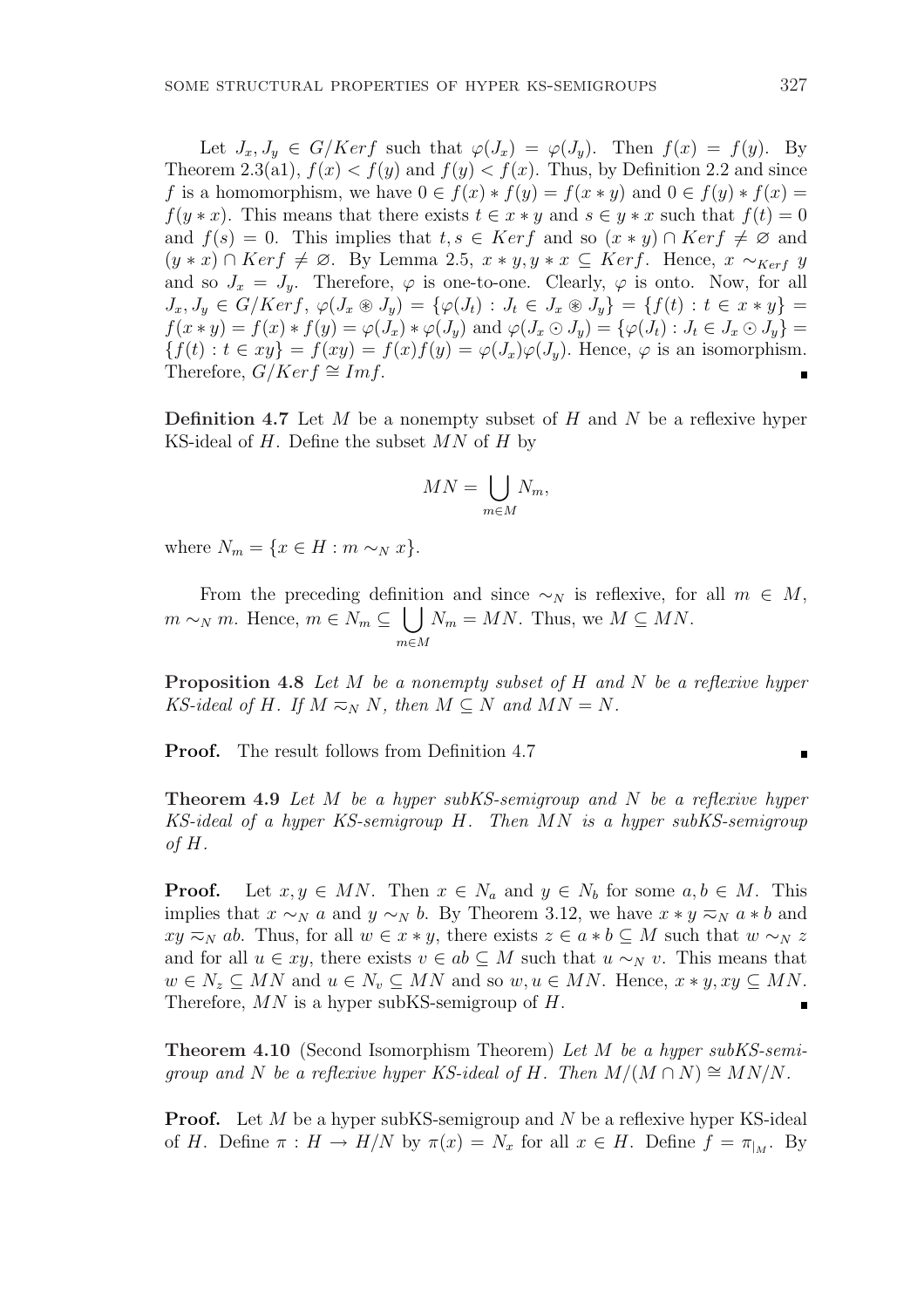Theorem 4.5,  $\pi$  is a well-defined homomorphism. It follows that f is also a welldefined homomorphism. By Theorem 4.6,  $M/Ker f \cong Im f$ . Now, by Theorem  $2.3(a2)$  and Definition 3.4 (iv), we have

$$
Ker f = \{x \in M \mid f(x) = N_0\} = \{x \in M \mid N_x = N_0\}
$$
  
=  $\{x \in M \mid x \sim_N 0\} = \{x \in M \mid x \in N\} = M \cap N.$ 

Furthermore, we show that  $Im f = MN/N$ . Let  $N_x \in Im f$ . Then there exists  $m \in M$  such that  $f(m) = N_x$ . This implies that  $\pi(m) = N_m = N_x$  and so  $m \sim_N x$ . This means that  $x \in N_m \subseteq MN$ . Hence,  $N_x \in MN/N$  and so  $Im f \subseteq MN/N$ . On the other hand, let  $N_y \in MN/N$ . Then  $y \in MN$ , that is,  $y \in N_x$  for some  $x \in M$ . Thus,  $y \sim_N x$  and so  $N_y = N_x = f(x) \in Imf$ . Hence,  $MN/N \subseteq Imf$ and so  $Im f = MN/N$ . Therefore,  $M/(M \cap N) \cong MN/N$ .

Lemma 4.11 Let I and J be hyper KS-ideals of H such that I is reflexive and  $I \subseteq J$ . Then

- (i) I is a reflexive hyper KS-ideal of the hyper subKS-semigroup J, and
- (ii) the quotient hyper KS-semigroup  $J/I$  is a reflexive hyper KS-ideal of  $H/I$ .

**Proof.** The result follows from Definition 3.4 (v) and Proposition 3.7.

**Theorem 4.12** (Third Isomorphism Theorem) Let I and J be hyper KS-ideals of H such that I is reflexive and  $I \subseteq J$ . Then  $(H/I)/(J/I) \cong H/J$ .

**Proof.** Let I and J be hyper KS-ideals of H such that I is reflexive and  $I \subseteq J$ . Observe that for all  $x \in H$ ,  $x * x$ ,  $xx \subseteq I \subseteq J$  and so it follows that J is also reflexive. By Lemma 4.11,  $J/I$  and  $(H/I)/(J/I)$  are defined. Define the function  $f: H/I \to H/J$  by  $f(I_x) = J_x$ . Note that by Theorem 2.7, f is a welldefined homomorphism with respect to the hyperoperation " \* ", Ker  $f = J/I$ and Im  $f = H/J$ . Thus, we only need to show that f is a homomorphism with respect to the hyperoperation " $\cdot$ ". Let  $I_x, I_y \in H/I$ . Then

$$
f(I_x \odot I_y) = \{f(I_t) : I_t \in I_x \odot I_y\} = \{f(I_t) : t \in xy\} = \{J_t : t \in xy\} = J_x \odot J_y.
$$

Ė

Hence,  $(H/I)/(J/I) \cong H/J$ .

#### 5. Hyper Product of Hyper KS-semigroups

In this section, we develop some more of the abstract theory of hyper KS-semigroups. In particular, we show that the hyper product of any nonempty finite family of hyper KS-semigroups is also a hyper KS-semigroup.

Let  $(H_1, *_1, *_1, 0_1)$  and  $(H_2, *_2, *_2, 0_2)$  be hyper KS-semigroups with hyper orders denoted by  $\leq_1$  and  $\leq_2$ , respectively. Define the structure  $H_1 \times H_2$  by  $H_1 \times H_2 = \{(a, b) : a \in H_1, b \in H_2\}.$  In [2],  $(H_1 \times H_2, \mathcal{B}, (0_1, 0_2))$  is a hyper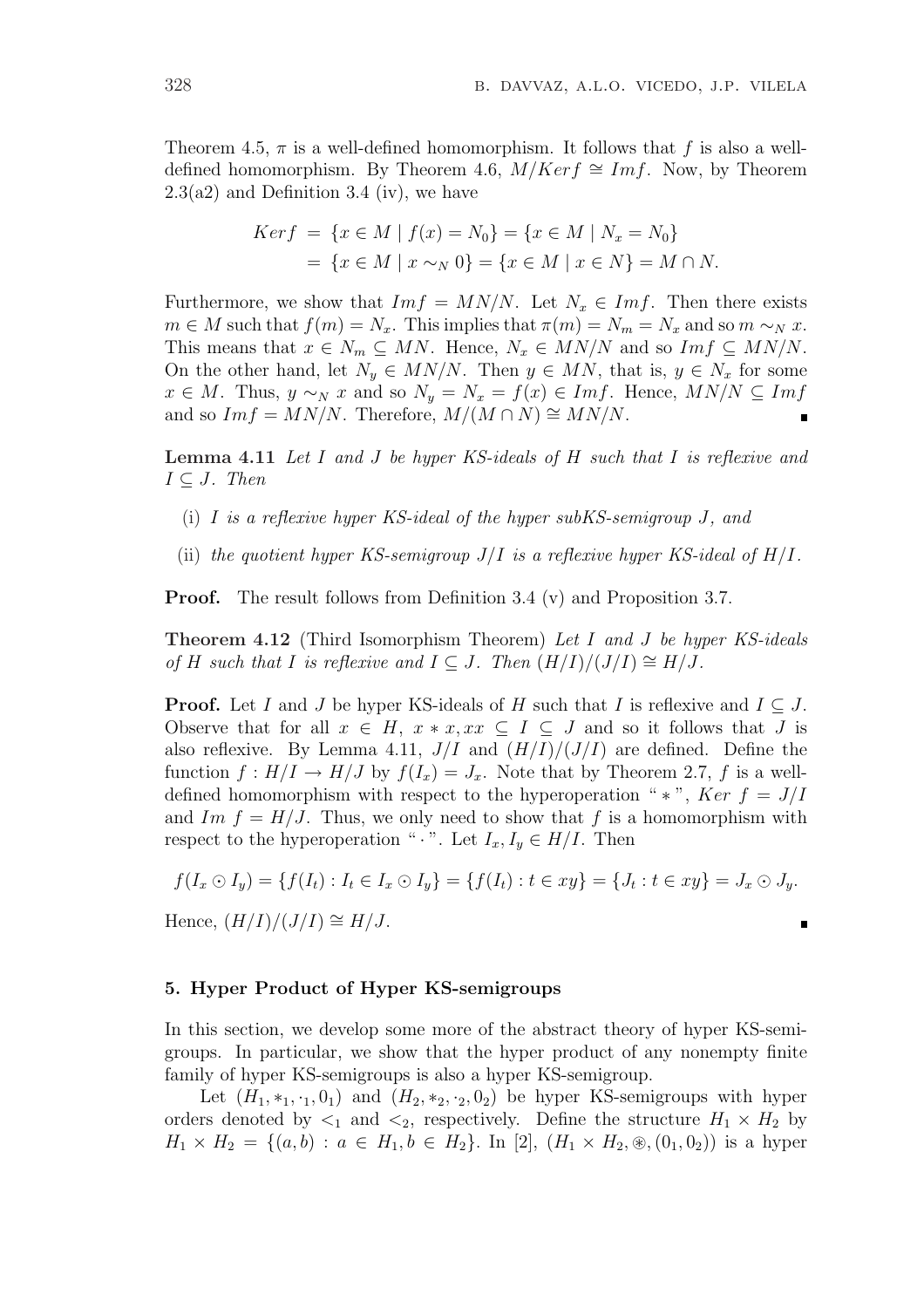BCK-algebra where  $(a_1, b_1) \otimes (a_2, b_2) = (a_1 * a_2, b_1 * a_2, b_2)$  and  $(a_1, b_1) \ll (a_2, b_2) \Leftrightarrow$  $a_1 <_1 a_2$  and  $b_1 <_2 b_2$  for all  $(a_1, b_1), (a_2, b_2) \in H_1 \times H_2$ . For any sets  $A \in P^*(H_1)$ and  $B \in P^*(H_2)$ ,  $(A, B) = \{(a, b) : a \in A, b \in B\}$ .  $H_1$  and  $H_2$  shall mean the hyper KS-semigroups  $(H_1, *_1, \cdot_1, 0_1)$  and  $(H_2, *_2, \cdot_2, 0_2)$  with hyper orders  $\lt_1$  and  $\langle 2,$  respectively.

**Definition 5.1** Define the hyperoperation " $\odot$ " on  $H_1 \times H_2$  by  $(a_1, b_1) \odot (a_2, b_2) =$  $(a_1 \cdot_1 a_2, b_1 \cdot_2 b_2)$  for all  $(a_1, b_1), (a_2, b_2) \in H_1 \times H_2$ . Then  $(H_1 \times H_2, \mathcal{D}, \odot, (0_1, 0_2))$ is called the *hyper product* of  $H_1$  and  $H_2$ .

The following theorem holds since the hyperoperation  $\odot$  is componentwise.

Theorem 5.2 The hyper product of two hyper KS-semigroups is also a hyper KS-semigroup.

Now, we extend the hyper product  $H_1 \times H_2$  of  $H_1$  and  $H_2$  to any finite family of hyper KS-semigroups and obtain the following result.

**Theorem 5.3** Let  $\{H_i | i = 1, 2, ..., n\}$  be a nonempty family of hyper KS-semigroups. Then  $\prod^n$  $i=1$  $H_i, \mathcal{D}, \odot, 0$  $\mathbf{r}^{\prime}$ is a hyper KS-semigroup.

**Theorem 5.4** Let  $H_1$  and  $H_2$  be hyper KS-semigroups.

- (i) If  $I_1$  and  $I_2$  are hyper subKS-semigroups of  $H_1$  and  $H_2$ , respectively, then  $I_1 \times I_2$  is a hyper subKS-semigroup of  $H_1 \times H_2$ .
- (ii) If  $I_1$  and  $I_2$  are hyper KS-ideals of  $H_1$  and  $H_2$ , respectively, then  $I_1 \times I_2$  is a hyper KS-ideal of  $H_1 \times H_2$ .
- (iii) If  $I_1$  and  $I_2$  are reflexive in  $H_1$  and  $H_2$ , respectively, then  $I_1 \times I_2$  is reflexive in  $H_1 \times H_2$ .

**Proof.** Let  $(x, y)$ ,  $(p, q) \in I_1 \times I_2$ . Then  $x, p \in I_1$  and  $y, q \in I_2$ .

- (i) Suppose that  $I_1$  and  $I_2$  are hyper subKS-semigroups of  $H_1$  and  $H_2$ , respectively. Then  $x * p$ ,  $xp \subseteq I_1$  and  $y * q$ ,  $yq \subseteq I_2$  implying that  $(x, y) \otimes (p, q) =$  $(x * p, y * q) \subseteq I_1 \times I_2$  and  $(x, y) \odot (p, q) = (xp, yq) \subseteq I_1 \times I_2$ . Thus,  $I_1 \times I_2$ is a hyper subKS-semigroup of  $H_1 \times H_2$ .
- (ii) Suppose that  $I_1$  and  $I_2$  are hyper KS-ideals of  $H_1$  and  $H_2$ , respectively. Let  $(r, s) \in H_1 \times H_2$ . Then  $r \in H_1$  and  $s \in H_2$ . Since  $I_1$  and  $I_2$  are hyper stable in  $H_1$  and  $H_2$ , respectively,  $rx, xr \subseteq I_1$  and  $sy, ys \subseteq I_2$  where  $x \in H_1, y \in H_2$ . It follows that  $(r, s) \odot (x, y) = (rx, sy) \subseteq I_1 \times I_2$  and  $(x, y) \odot (r, s) = (xr, ys) \subseteq I_1 \times I_2$  and so  $I_1 \times I_2$  is hyper stable in  $H_1 \times H_2$ . Suppose that  $(m, n), (r, s) \in H_1 \times H_2$  such that  $(m, n) \otimes (r, s) \ll I_1 \times I_2$ and  $(r, s) \in I_1 \times I_2$ . Then  $(m * r, n * s) \ll I_1 \times I_2$ . This means that for all  $(a, b) \in (m * r, n * s)$ , there exists  $(c, d) \in I_1 \times I_2$  such that  $(a, b) \ll (c, d)$ ,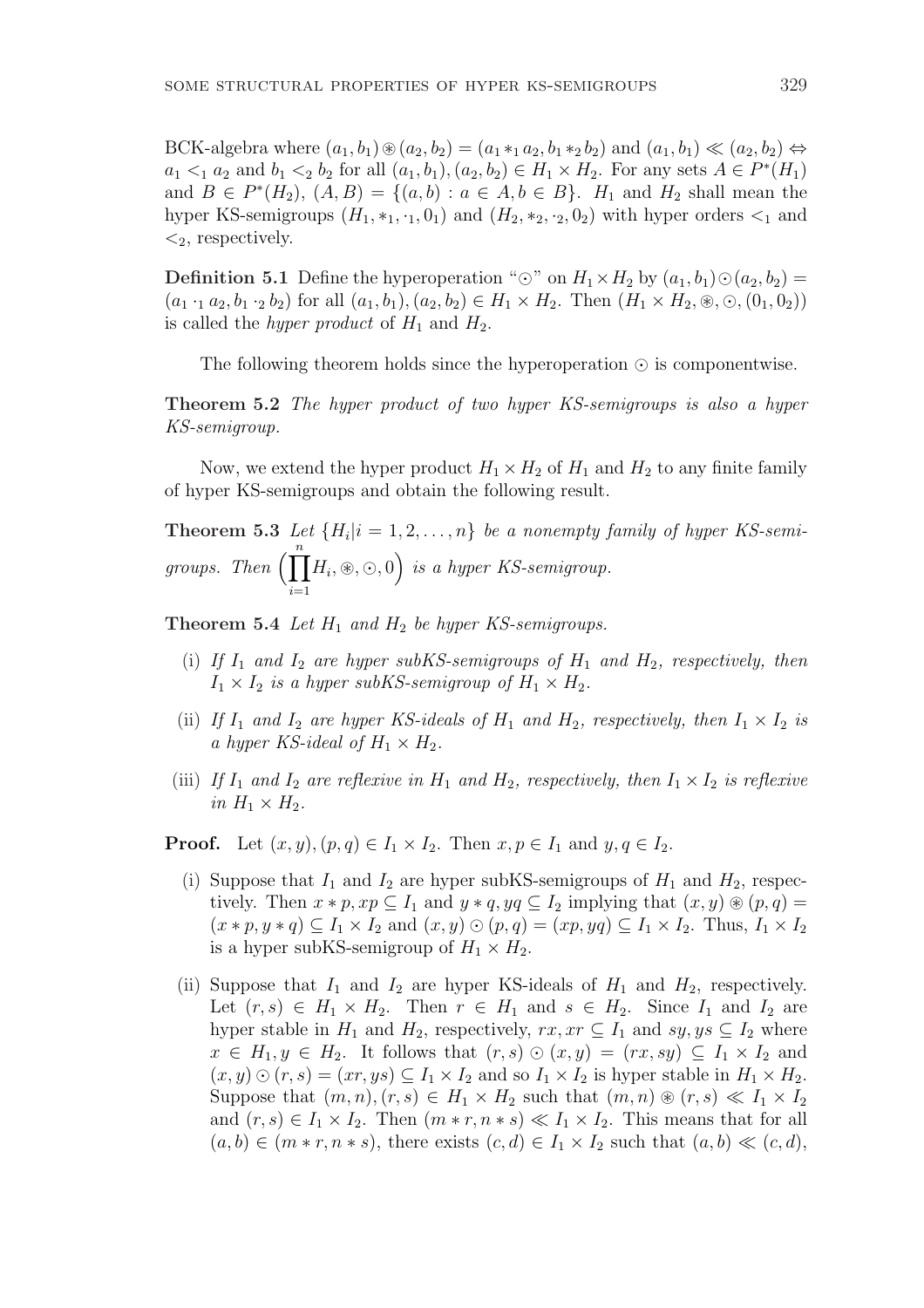that is,  $a < c$  and  $b < d$ . Note that  $a \in m * r$  and  $c \in I_1$  imply  $m * r < I_1$ . Since  $r \in I_1$ , we have  $m \in I_1$ . Also,  $b \in n * s$  and  $d \in I_2$  imply  $n * s < I_2$ . Since  $s \in I_2$ , it follows that  $n \in I_2$ . Hence,  $(m, n) \in I_1 \times I_2$ . Therefore,  $I_1 \times I_2$  is a hyper KS-ideal of  $H_1 \times H_2$ .

(iii) Let  $(r, s) \in H_1 \times H_2$ . Then  $r \in H_1$  and  $s \in H_2$ . Since  $I_1$  and  $I_2$  are reflexive in  $H_1$  and  $H_2$ , respectively, it follows that  $r * r$ ,  $rr \subseteq I_1$  and  $s * s$ ,  $ss \subseteq I_2$ . Thus,  $(r*r, s*s)$ ,  $(rr, ss) \subseteq I_1 \times I_2$ . Therefore,  $I_1 \times I_2$  is reflexive in  $H_1 \times H_2$ .

**Theorem 5.5** Let  $\varphi_1 : G_1 \to H_1$  and  $\varphi_2 : G_2 \to H_2$  be hyper KS-semigroup homomorphisms. Define  $\varphi: G_1 \times G_2 \to H_1 \times H_2$  by  $\varphi((a_1, a_2)) = (\varphi_1(a_1), \varphi_2(a_2))$ for all  $(a_1, a_2) \in G_1 \times G_2$ . Then

- (i)  $\varphi$  is a hyper KS-homomorphism;
- (ii)  $Ker\varphi = Ker\varphi_1 \times Ker\varphi_2$ ;
- (iii)  $Im\varphi = Im\varphi_1 \times Im\varphi_2$ ; and
- (iv)  $\varphi$  is a monomorphism (resp. epimorphism) if and only if  $\varphi_i$  is a monomorphism (resp. epimorphism) for each  $i = 1, 2$ .

**Proof.** Define  $\varphi: G_1 \times G_2 \to H_1 \times H_2$  by  $\varphi((a_1, a_2)) = (\varphi_1(a_1), \varphi_2(a_2))$  for all  $(a_1, a_2) \in G_1 \times G_2$ . Since  $\varphi_1$  and  $\varphi_2$  are well-defined, it also follows that  $\varphi$  is well-defined.

Let  $(a_1, a_2), (b_1, b_2) \in G_1 \times G_2$ . Then  $\varphi((a_1, a_2) \circledast (b_1, b_2)) = \varphi((a_1 * b_1, a_2 * b_2))$  $=\{\varphi((s,t)) \mid s \in a_1 * b_1, t \in a_2 * b_2\}$  $=\{(\varphi_1(s), \varphi_2(t)) \mid s \in a_1 * b_1, t \in a_2 * b_2\}$  $= (\varphi_1(a_1 * b_1), \varphi_2(a_2 * b_2))$  $= (\varphi_1(a_1) * \varphi_1(b_1), \varphi_2(a_2) * \varphi_2(b_2))$  $=(\varphi_1(a_1), \varphi_2(a_2)) \circledast (\varphi_1(b_1), \varphi_2(b_2))$  $=\varphi(a_1, a_2) \circledast \varphi(b_1, b_2).$ 

and

$$
\varphi((a_1, a_2) \odot (b_1, b_2)) = \varphi((a_1b_1, a_2b_2))
$$
  
\n
$$
= \{\varphi((s, t)) \mid s \in a_1b_1, t \in a_2b_2\}
$$
  
\n
$$
= \{(\varphi_1(s), \varphi_2(t)) \mid s \in a_1b_1, t \in a_2b_2\}
$$
  
\n
$$
= (\varphi_1(a_1b_1), \varphi_2(a_2b_2))
$$
  
\n
$$
= (\varphi_1(a_1)\varphi_1(b_1), \varphi_2(a_2)\varphi_2(b_2))
$$
  
\n
$$
= (\varphi_1(a_1), \varphi_2(a_2)) \odot (\varphi_1(b_1), \varphi_2(b_2))
$$
  
\n
$$
= \varphi(a_1, a_2) \odot \varphi(b_1, b_2).
$$

Thus,  $\varphi$  is a homomorphism. Furthermore,

$$
Ker\varphi = \{(a_1, a_2) \mid \varphi((a_1, a_2)) = (0_1, 0_2) \in H_1 \times H_2\}
$$
  
=  $\{(a_1, a_2) \mid (\varphi_1(a_1), \varphi_2(a_2)) = (0_1, 0_2)\}$   
=  $\{(a_1, a_2) \mid \varphi_1(a_1) = 0_1, \varphi_2(a_2) = 0_2\}$   
=  $\{(a_1, a_2) \mid a_1 \in Ker\varphi_1, a_2 \in Ker\varphi_2\}$   
=  $Ker\varphi_1 \times Ker\varphi_2$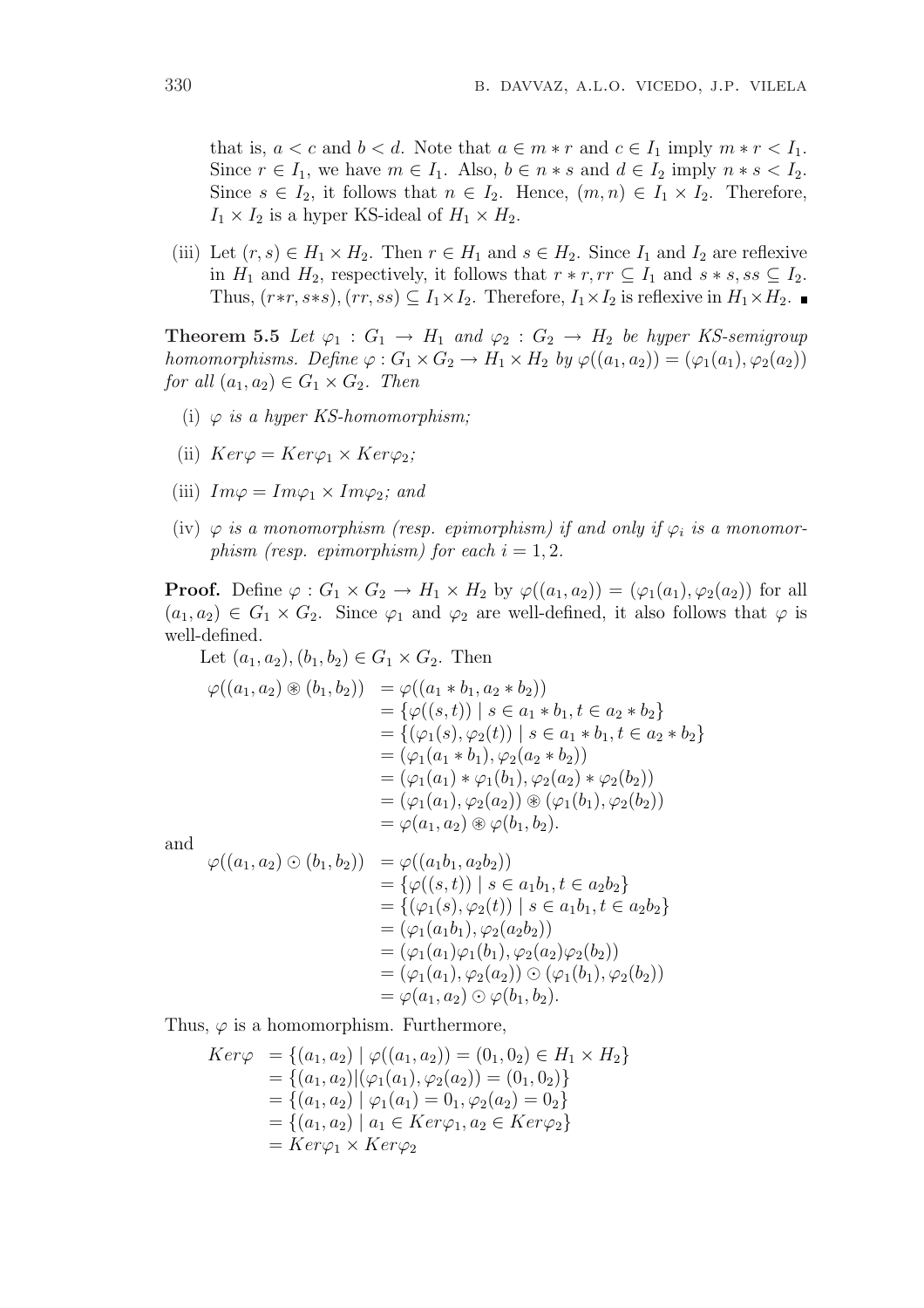and

$$
Im\varphi = \{ \varphi((a_1, a_2)) \mid (a_1, a_2) \in G_1 \times G_2 \}
$$
  
=  $\{ (\varphi_1(a_1), \varphi_2(a_2)) \mid a_1 \in G_1, a_2 \in G_2 \}$   
=  $\{ (\varphi_1(a_1), \varphi_2(a_2)) \mid \varphi_1(a_1) \in Im\varphi_1, \varphi_2(a_2) \in Im\varphi_2 \}$   
=  $Im\varphi_1 \times Im\varphi_2$ .

Moreover, suppose that  $\varphi$  is one-to-one. Let  $a_1, b_1 \in G_1$  and  $a_2, b_2 \in G_2$  such that  $\varphi_1(a_1) = \varphi_1(b_1)$  and  $\varphi_2(a_2) = \varphi_2(b_2)$ . Then  $\varphi((a_1, a_2)) = (\varphi_1(a_1), \varphi_2(a_2)) =$  $(\varphi_1(b_1), \varphi_2(b_2)) = \varphi((b_1, b_2))$ . Since  $\varphi$  is one-to-one,  $(a_1, a_2) = (b_1, b_2)$  and so  $a_1 = b_1$  and  $a_2 = b_2$ . Thus,  $\varphi_1$  and  $\varphi_2$  are one-to-one. Conversely, suppose that  $\varphi_1$  and  $\varphi_2$  are one-to-one. Let  $(a_1, a_2), (b_1, b_2) \in G_1 \times G_2$  such that  $\varphi((a_1, a_2)) =$  $\varphi((b_1, b_2))$ . Then  $(\varphi_1(a_1), \varphi_2(a_2)) = \varphi((a_1, a_2)) = \varphi((b_1, b_2)) = (\varphi_1(b_1), \varphi_2(b_2))$ . This implies that  $\varphi_1(a_1) = \varphi_1(b_1)$  and  $\varphi_2(a_2) = \varphi_2(b_2)$ . Since  $\varphi_1$  and  $\varphi_2$  are one-to-one, it follows that  $a_1 = b_1$  and  $a_2 = b_2$  and so  $(a_1, a_2) = (b_1, b_2)$ . Hence,  $\varphi$ is one-to-one.

Finally, assume that  $\varphi$  is onto. Let  $x_1 \in H_1$  and  $x_2 \in H_2$ . Then  $(x_1, x_2) \in$  $H_1\times H_2$ . Since  $\varphi$  is onto, there exists  $(a_1, a_2) \in G_1 \times G_2$  such that  $(\varphi_1(a_1), \varphi_2(a_2)) =$  $\varphi((a_1, a_2)) = (x_1, x_2)$ . It follows that  $\varphi_1(a_1) = x_1$  and  $\varphi_2(a_2) = x_2$ . Hence,  $\varphi_1$  and  $\varphi_2$  are onto. Conversely, assume that  $\varphi_1$  and  $\varphi_2$  are onto. Let  $(x_1, x_2) \in H_1 \times H_2$ . Then  $x_1 \in H_1$  and  $x_2 \in H_2$ . Since  $\varphi_1$  and  $\varphi_2$  are onto, there exists  $a_1 \in G_1$ and  $a_2 \in G_2$  such that  $\varphi_1(a_1) = x_1$  and  $\varphi_2(a_2) = x_2$  and so  $\varphi((a_1, a_2)) =$  $(\varphi_1(a_1), \varphi_2(a_2)) = (x_1, x_2)$ . Therefore,  $\varphi$  is onto.

## References

- [1] Borzooei, R.A., Harizavi, H., Regular Congruence Relations on Hyper BCK-algebras, Scientiae Mathematicae Japonicae Online, (2004), 217-231.
- [2] BORZOOEI, R.A., HASANKHANI, A., ZAHEDI, M.M., JUN, Y.B., On hyper K-algebras, Mathematicae Japonicae, 52 (1) (2000), 113-121.
- [3] CAWI, M.P., On the Structure of KS-semigroups, Graduate Thesis, MSU-IIT, 2008.
- [4] CORSINI, P., LEOREANU, V., Applications of Hyperstructure Theory, Advances in Mathematics, Kluwer Academic Publishers, Dordrecht, 2003.
- [5] CORSINI, P., *Prolegomena of Hypergroup Theory*, Second edition, Aviani Editore, Tricesimo, 1993.
- [6] Davvaz, B., Polygroup Theory and Related Systems, World Scientific Publishing Co. Pte. Ltd., Hackensack, NJ, 2013.
- [7] IMAI, Y., ISEKI, K., On Axiom systems of Propositional Calculi XIV, Proc. Japan Academy, 42 (1966), 19-22.
- [8] MARTY, F., Sur une generalization de la notion de groupe,  $8^{th}$  Congres Math. Scandinaves, Stockholm, (1934) 45-49.